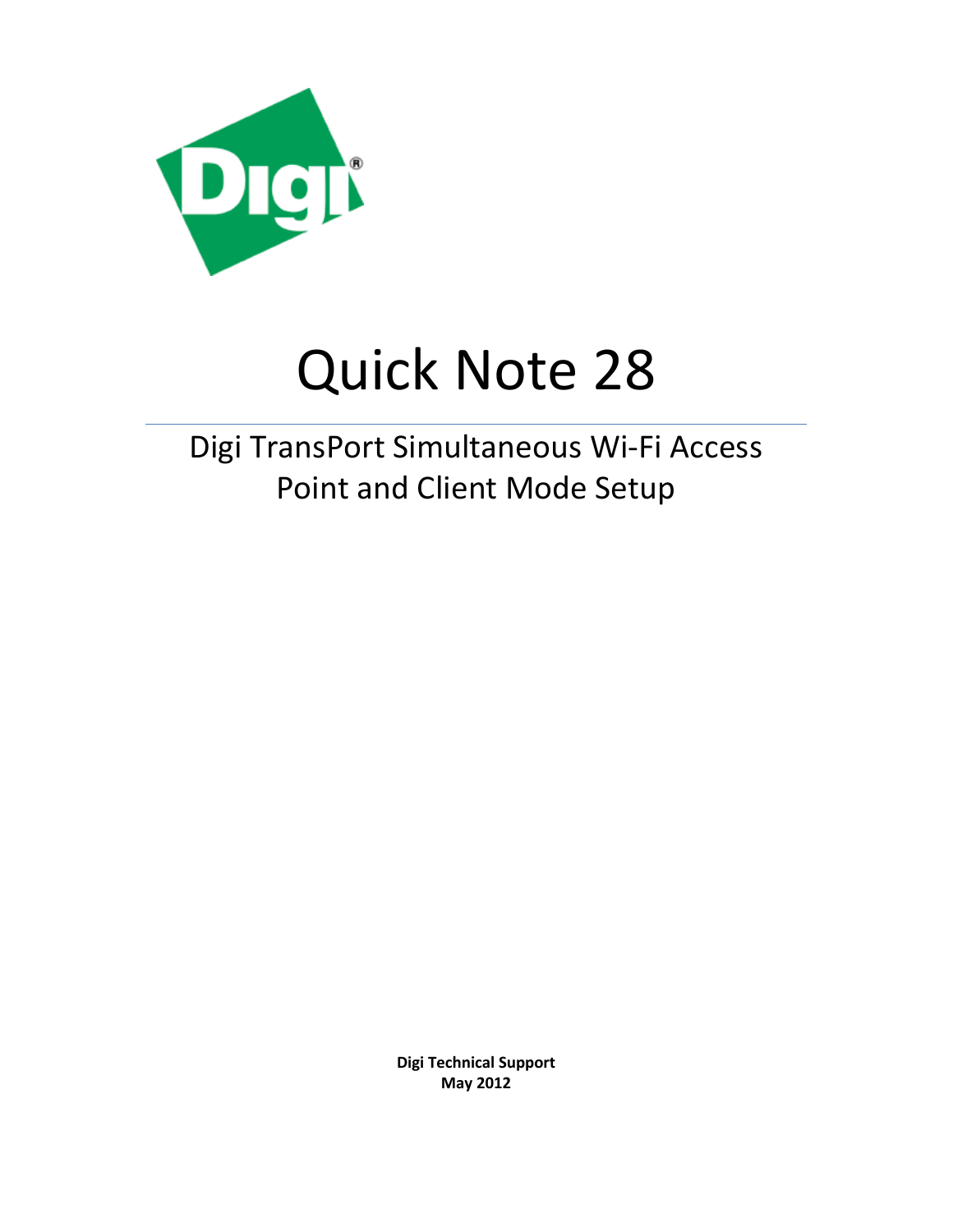## **Contents**

# <span id="page-1-0"></span>1 DOCUMENT VERSION

| Version Number   Status |                                 |
|-------------------------|---------------------------------|
| l 1.0                   | Initial release $-$ 2012-May-15 |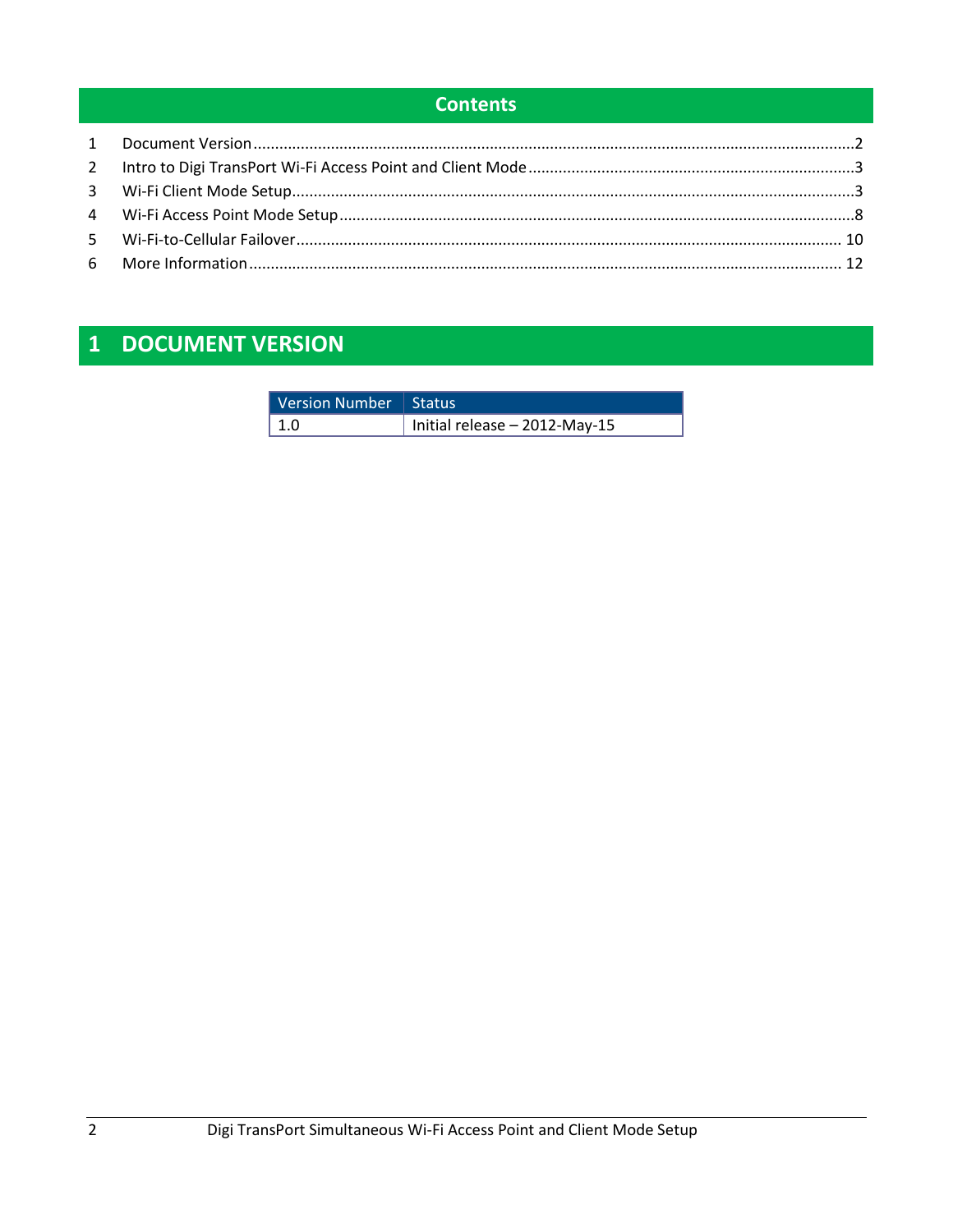# <span id="page-2-0"></span>**2 INTRO TO DIGI TRANSPORT WI-FI ACCESS POINT AND CLIENT MODE**

The Digi TransPort family of routers can be setup to work as a Wi-Fi Access Point (AP), and also work in Client mode to connect into an existing Wi-Fi network. These features can be setup to run independently on the TransPort, or setup to run simultaneously in both modes. There are 3 models of the Digi TransPort that support these Wi-Fi capabilities:

- Digi TransPort WR41
- Digi TransPort WR44
- Digi TransPort DR64

More product information on the Digi TransPort can be found at [www.digi.com.](http://www.digi.com/)

**NOTE**: If simultaneous configuration of both AP and Client mode is not needed, please refer to the respective Quick Notes (QN) for independent configuration of these options. QN22 would be used for AP configuration, and QN23 would be used for Client mode configuration.

## <span id="page-2-1"></span>**3 WI-FI CLIENT MODE SETUP**

The following instructions describe how to configure the Digi TransPort to act as a Wi-Fi client:

#### **NOTE: Use the below screenshot as a reference for steps 1-6**

| Configuration - Network > Interfaces > Wi-Fi > Global Wi-Fi settings                                                                                                   |
|------------------------------------------------------------------------------------------------------------------------------------------------------------------------|
|                                                                                                                                                                        |
| v Interfaces                                                                                                                                                           |
| Ethernet                                                                                                                                                               |
| ▼ Wi-Fi                                                                                                                                                                |
| ▼ Global Wi-Fi settings                                                                                                                                                |
| Country: United States<br>$\blacksquare$<br>Network Mode:   B/G   -<br>Channel:  <br>-6<br>$\overline{\phantom{a}}$<br>Remote management access: No restrictions<br>▼. |
| Wi-Fi Hotspot<br>Wi-Fi Filtering                                                                                                                                       |
| Apply                                                                                                                                                                  |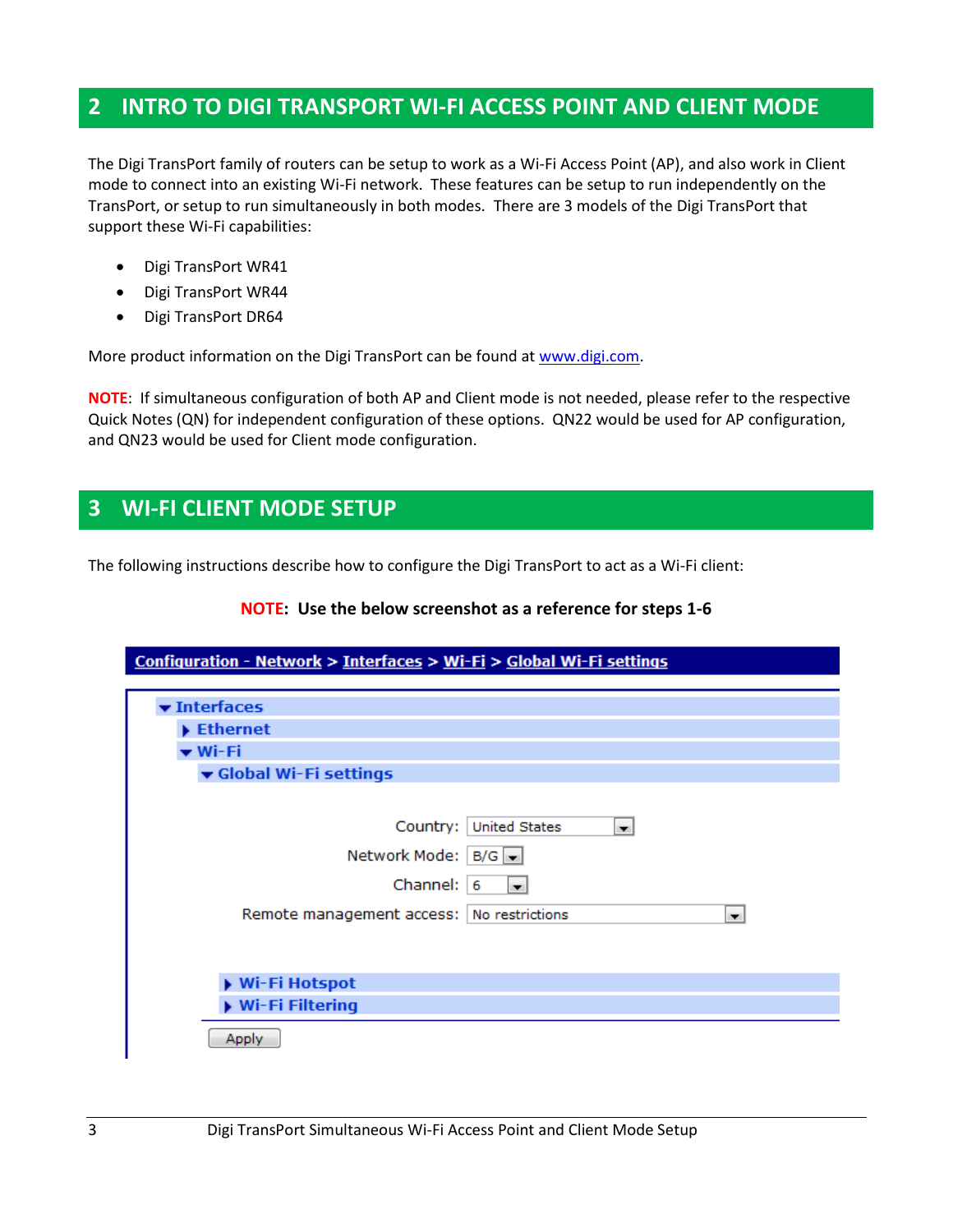1) Log into the WebUI, and navigate to **Configuration - Network > Interfaces > Wi-Fi > Global Wi-Fi Settings**.

2) Set the **Country** that the device will be used in.

3) Set the **Network Mode** to either B/G or A, depending on the type needed.

4) Configure the **Channel** to match the channel that is being used by the Access Point the TransPort's client will be connecting to.

**NOTE**: For both Access Point and Client mode to work simultaneously, the same channel must be used by both modes and must be hard coded in the setup. **DO NOT** use the "auto" option that is listed by default.

5) **(Optional)** Configure the **Remote management access** option to restrict management access over the WiFi connection.

6) Click **Apply** and **Save** the changes.

#### **NOTE: Use the below screenshot as a reference for steps 7-15**

| Configuration - Network > Interfaces > Wi-Fi > Wi-Fi 0                        |
|-------------------------------------------------------------------------------|
|                                                                               |
| v Interfaces                                                                  |
| Ethernet                                                                      |
| $\blacktriangleright$ Wi-Fi                                                   |
| Global Wi-Fi settings                                                         |
| $\blacktriangleright$ Wi-Fi <sub>0</sub>                                      |
| $\triangledown$ Enable this Wi-Fi interface                                   |
| Description: Wi-Fi Client Connection                                          |
| SSID:<br>SSID_of_other_AP                                                     |
| Mode:<br>Client<br>$\overline{\phantom{a}}$                                   |
| Link this Wi-Fi client interface with Ethernet: 1<br>$\vert \mathbf{v} \vert$ |
| <b>Wi-Fi Security</b>                                                         |
| Use the following security on this Wi-Fi interface:                           |
| © None<br>◎ WEP<br>WPA-PSK WPA2-PSK<br>WPA-802.1X WPA2-802.1X                 |
| <b>WPA-PSK Settings</b>                                                       |
| WPA Encryption: TKIP<br>C AES (CCMP)                                          |
| WPA pre-shared key:  <br>$(8 - 63 \text{ chars})$                             |
| Confirm WPA pre-shared key:                                                   |
| ▶ Network Scanning                                                            |
|                                                                               |
|                                                                               |
| Apply                                                                         |

7) Navigate to **Configuration - Network > Interfaces > Wi-Fi > Wi-Fi 0**.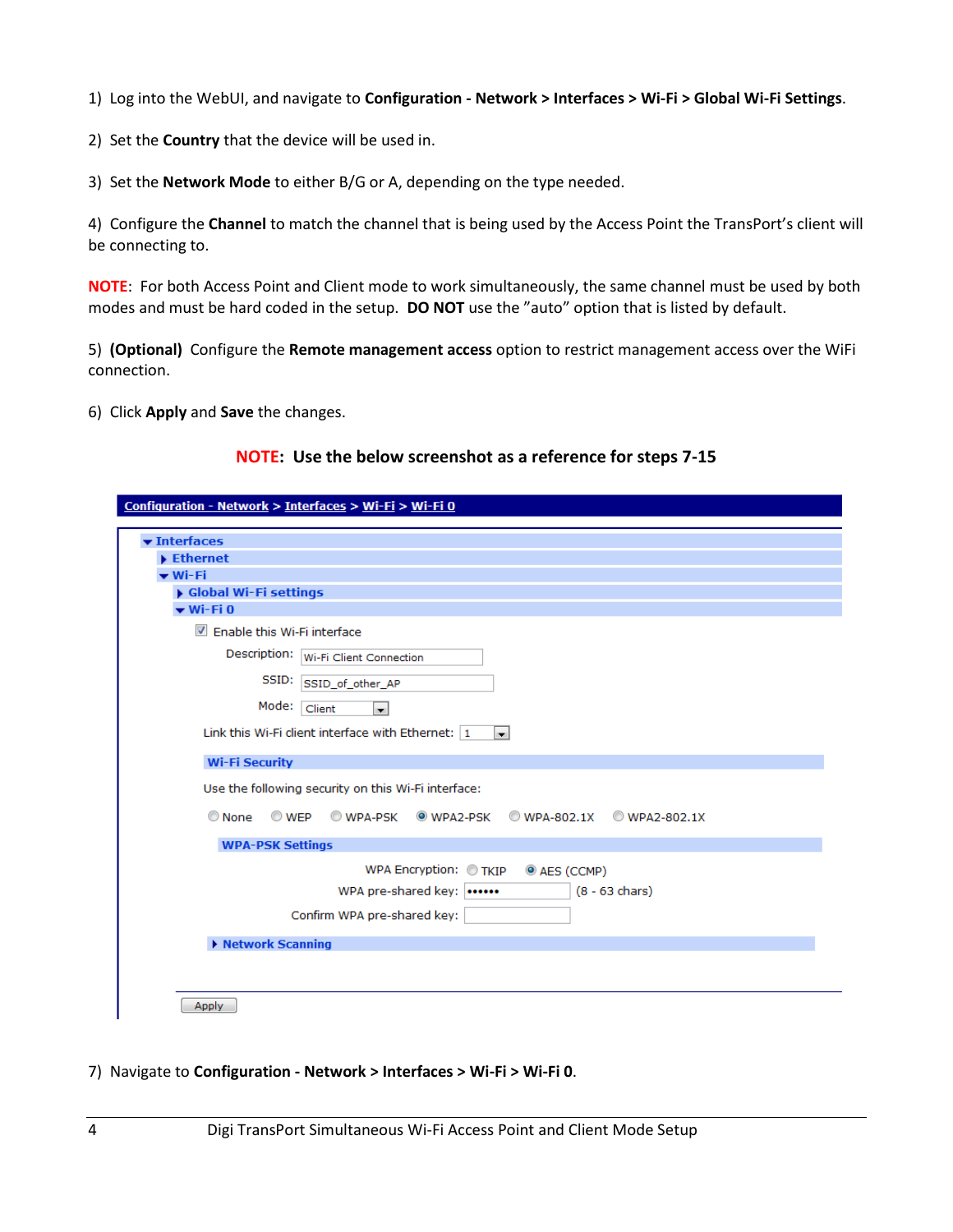8) **Check** the box for **Enable this Wi-Fi interface** if it is not already checked.

9) **(Optional)** Add a **Description** for the connection.

10) Fill in the **SSID** of the AP the TransPort needs to connect to.

11) For the **Mode** option, choose **Client**.

12) The Wi-Fi client is required to be bound to an Ethernet instance for the client mode to work properly. Bind this to an unused Ethernet interface, such as Ethernet 1, or even better use a logical Ethernet interface so all the physical Ethernet interfaces on the TransPort remain available to use by wired hosts. The logical interface number will vary depending on the platform in use, but the number is easily determined by browsing to **Configuration - Network > Interfaces > Ethernet > Logical Ethernet Interfaces,** and selecting the first available logical interface.

13) For the **Wi-Fi Security** options, match the appropriate security settings for the AP that the TransPort is connecting to.

14) Depending on the Wi-Fi Security selected in step 13, additional menu options will be displayed for the Pre-Shared Key (PSK) or certificate configuration. Fill in the required information to allow the TransPort to connect to the other AP.

15) Click **Apply** and **Save** the changes.

16) Navigate to **Configuration - Network > Interfaces > Ethernet > ETH x**.

**NOTE**: The Ethernet interface that you will navigate to must match the Ethernet interface you bound the Wi-Fi client to in step 12. This example is using ETH 1 of the TransPort.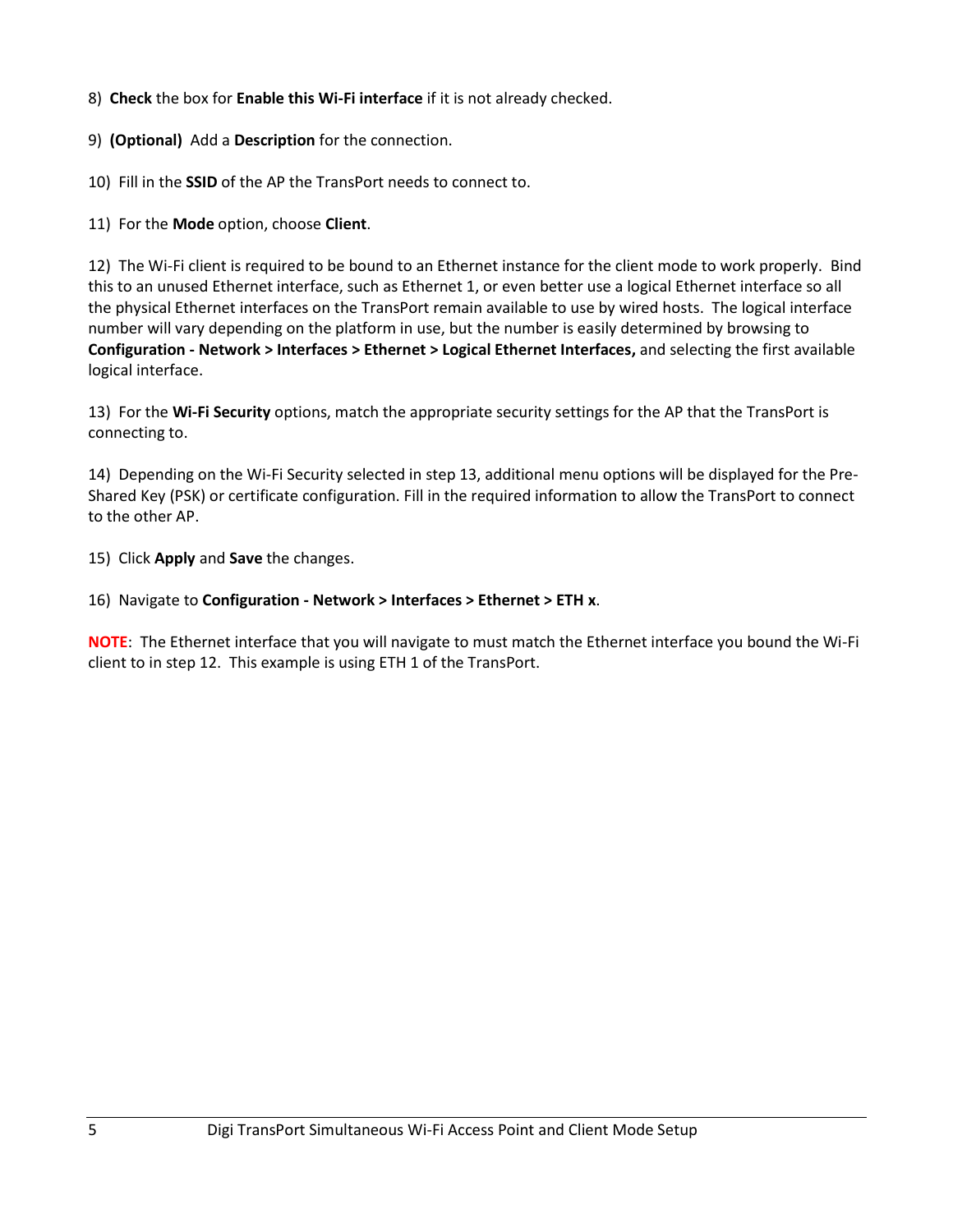17) Either configure a static IP address that is in the correct subnet and outside of the other Access Point's configured DHCP pool, or configure this interface to use DHCP to acquire an IP address automatically from the other AP. See the screenshot below for reference:

| Configuration - Network > Interfaces > Ethernet > ETH 1        |
|----------------------------------------------------------------|
|                                                                |
| <b>v</b> Interfaces                                            |
| <b>v</b> Ethernet                                              |
| $\blacktriangleright$ ETH $0$                                  |
| $\blacktriangledown$ ETH 1                                     |
| Description:                                                   |
| Set an IP address automatically using DHCP                     |
| Override these DHCP server values:                             |
| Mask:                                                          |
| Gateway:                                                       |
| <b>DNS Server:</b>                                             |
| Secondary DNS Server:                                          |
| $\Box$ Use the MAC address as the client ID                    |
| Use the following settings                                     |
| Changes to these parameters may affect your browser connection |
| Advanced                                                       |
| $\triangleright$ QoS                                           |
| ▶ VRRP                                                         |
| Apply                                                          |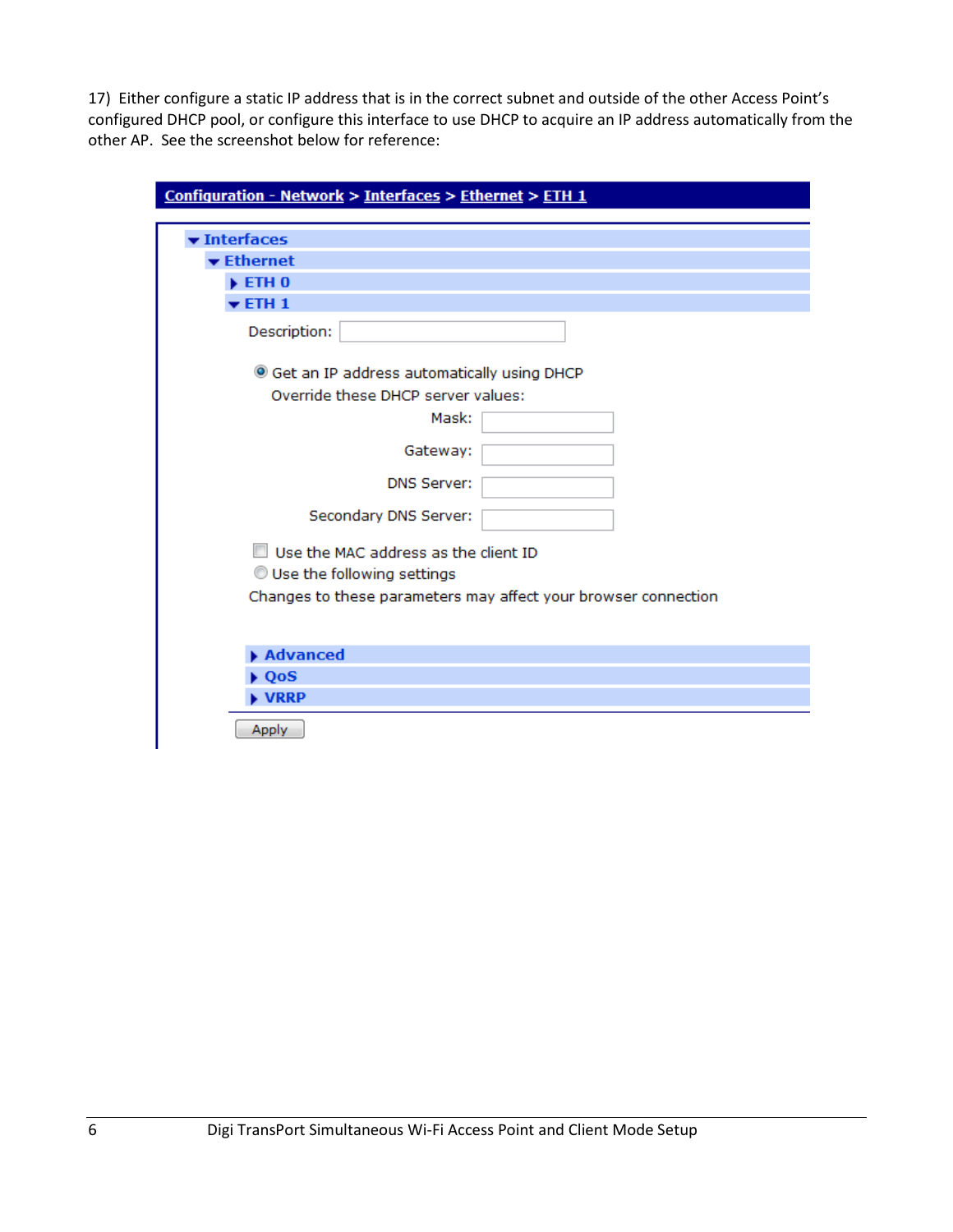| Configuration - Network > Interfaces > Ethernet > ETH 1 > Advanced                                            |
|---------------------------------------------------------------------------------------------------------------|
|                                                                                                               |
| <b>v</b> Advanced                                                                                             |
| This device is currently in Hub mode Switch to Port Isolate mode                                              |
| Ethernet Hub group: $\boxed{1}$                                                                               |
| Metric:<br>$\mathbf{1}$                                                                                       |
| MTU:<br>1500                                                                                                  |
| Enable auto-negotiation                                                                                       |
| Speed (currently 10Base-T): @ Auto @ 10Base-T @ 100Base-T                                                     |
| Duplex:<br>● Auto ● Full Duplex ● Half Duplex                                                                 |
| Max Rx rate:<br>$\overline{0}$<br>kbps                                                                        |
| Max Tx rate: $\overline{0}$<br>kbps                                                                           |
| TCP transmit buffer size:<br>$\Omega$<br>bytes                                                                |
| Take this interface out of service after 0<br>seconds when the link is lost<br>(e.g. cable removed or broken) |
| $\triangledown$ Enable NAT on this interface<br>O IP address O IP address and Port                            |
| $\Box$ Enable IPsec on this interface                                                                         |
| $\Box$ Enable the firewall on this interface                                                                  |
| Remote management access: No restrictions<br>v.                                                               |
| Multihome additional consecutive addresses: 0                                                                 |
| Enable IGMP on this interface                                                                                 |
| Enable Bridge on this interface                                                                               |
| Generate Heartbeats on this interface                                                                         |
| $\overline{ }$                                                                                                |

#### **NOTE: Use the below screenshot as a reference for steps 18-20**

18) Click on the **Advanced** link on the current Ethernet settings page. Configure the **Ethernet Hub Group** number to a different group than what is being used by the other Ethernet interfaces (by default, all interfaces are in group 0). This example will use group 1 for this interface.

19) The Wi-Fi client interface will be used to route IP traffic, so NAT will need to be enabled as well. **Check** the box for **Enable NAT on this interface**, and also enable the **IP address and Port** option.

20) Click **Apply** and **Save** the changes.

**NOTE**: For the next section that covers Access Point configuration, make sure to note the Channel and Encryption type that was used for the Client mode in the previous steps. These will be needed for the AP configuration.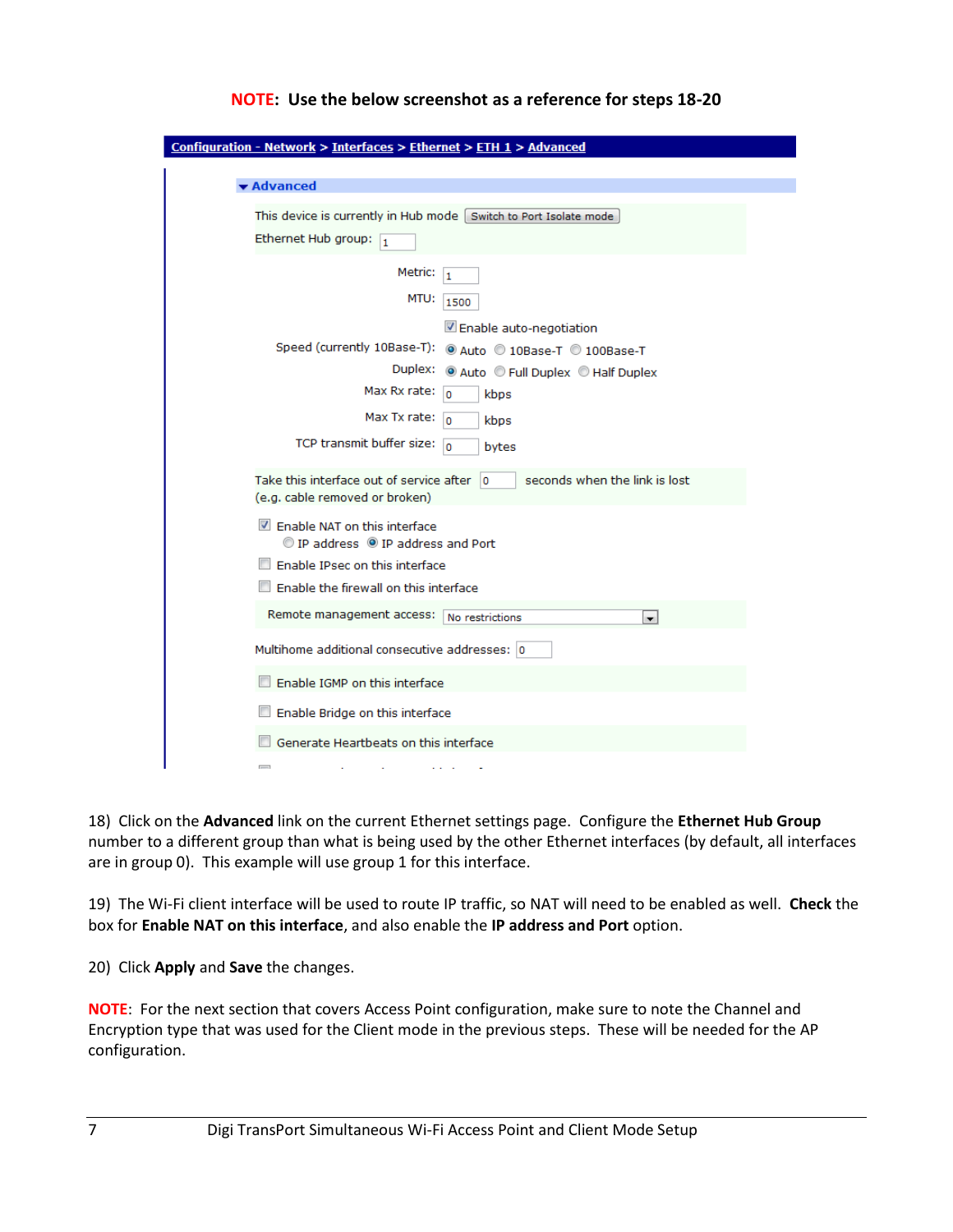# <span id="page-7-0"></span>**4 WI-FI ACCESS POINT MODE SETUP**

The following instructions describe how to configure the Digi TransPort to work as an Access Point (AP):

**NOTE**: This section assumes that the Wi-Fi Client has been configured previously.

#### **NOTE: Use the below screenshot as a reference for steps 1-9**

| Configuration - Network > Interfaces > Wi-Fi > Wi-Fi 1<br>$\blacktriangledown$ Wi-Fi 1<br>Enable this Wi-Fi interface |
|-----------------------------------------------------------------------------------------------------------------------|
|                                                                                                                       |
|                                                                                                                       |
|                                                                                                                       |
|                                                                                                                       |
| Description: Access Point Setup                                                                                       |
| SSID:<br>SSID_Goes_Here                                                                                               |
| Mode:<br>Access Point                                                                                                 |
| In order to send data to and from this Wi-Fi interface, it must be bridged with at least one Ethernet<br>interface    |
| This Wi-Fi interface is a member of Bridge instance $0 \rightarrow$ and therefore bridged to the following interfaces |
| <b>Interface</b>                                                                                                      |
| Ethernet $\vert \bullet \vert$<br>o<br><b>Delete</b>                                                                  |
| Wi-Fi<br>۳İ<br>o                                                                                                      |
|                                                                                                                       |
| Wi-Fi<br>2<br>▾▏                                                                                                      |
| 3<br>Wi-Fi<br>┯┆                                                                                                      |
| Ethernet $\vert \bullet \vert$<br>Add                                                                                 |
| <b>Hide SSID</b>                                                                                                      |
| <b>Enable station isolation</b>                                                                                       |
| <b>Wi-Fi Security</b>                                                                                                 |
|                                                                                                                       |
| Use the following security on this Wi-Fi interface:                                                                   |
| ◎ WEP<br>C None<br>WPA-PSK WPA2-PSK<br>WPA-802.1X WPA2-802.1X                                                         |
| <b>WPA-PSK Settings</b>                                                                                               |
| WPA Encryption: TKIP<br>C AES (CCMP)                                                                                  |
| WPA pre-shared key:  <br>$(8 - 63 \text{ chars})$                                                                     |
|                                                                                                                       |
| Confirm WPA pre-shared key:                                                                                           |

- 1) Log into the WebUI, and navigate to **Configuration - Network > Wi-Fi > Wi-Fi 1**.
- 2) **Check** the box for **Enable this Wi-Fi interface** if it's not enabled already.
- 3) **(Optional)** Add a **Description** for the connection.

4) Fill in the **SSID** that will be used by the TransPort's AP mode. This should be different from the SSID that is being used for the Client Mode (Wi-Fi 0) connection.

5) For the **Mode** option, choose **Access Point**.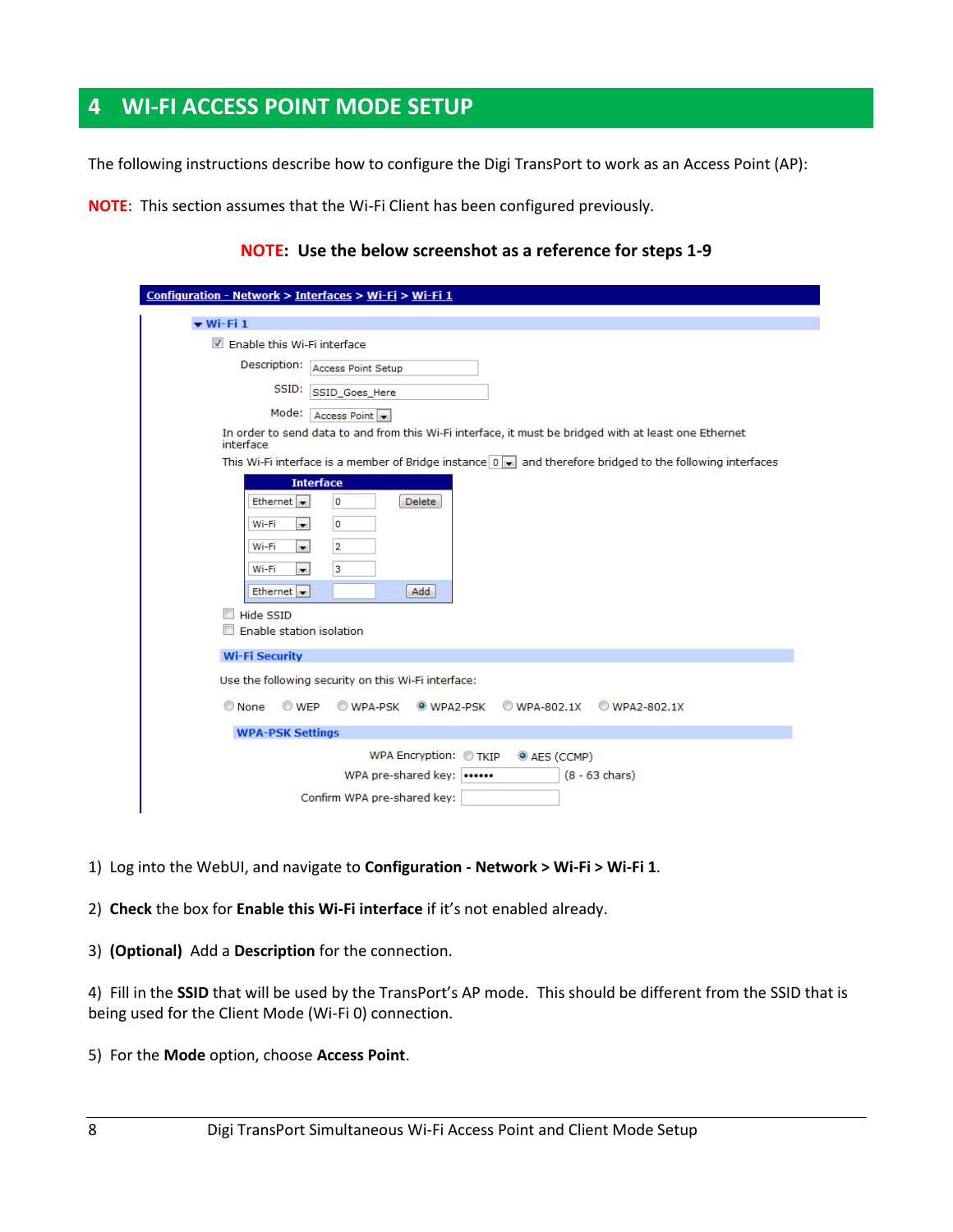6) The Wi-Fi Access Point is **required** to be bound to an Ethernet instance for the AP mode to work properly. Bind this to an unused Ethernet interface, such as Ethernet 0, or even better use a logical Ethernet interface so all the physical Ethernet interfaces on the router remain available to use by wired hosts. The logical interface number will vary depending on the platform in use, but the number is easily determined by browsing to **Configuration - Network > Interfaces > Ethernet > Logical Ethernet Interfaces**, and selecting the first available logical interface.

7) The **Wi-Fi Security** options for the Access Point will need to use the same encryption type (i.e. – WEP, WPA/WPA2) as the Wi-Fi 0 (Client mode) settings, or no encryption at all.

**NOTE**: When configuring Access Point mode and Client Mode to run simultaneously, both the Wi-Fi 0 & Wi-Fi 1 must use the same security method. For example, if the TransPort's Client mode is configured to use WPA2- PSK security, the TransPort's Access Point must also be configured as WPA2-PSK, or 'None'. The PSK can (and should) be different for the AP configuration and the Client Mode configuration.

8) Depending on the Wi-Fi Security selected in step 7, additional menu options will be displayed for the Pre-Shared Key (PSK) or RADIUS server configuration. Fill in the required information to allow clients to connect to the TransPort's Access Point.

9) Click **Apply** and **Save** the changes.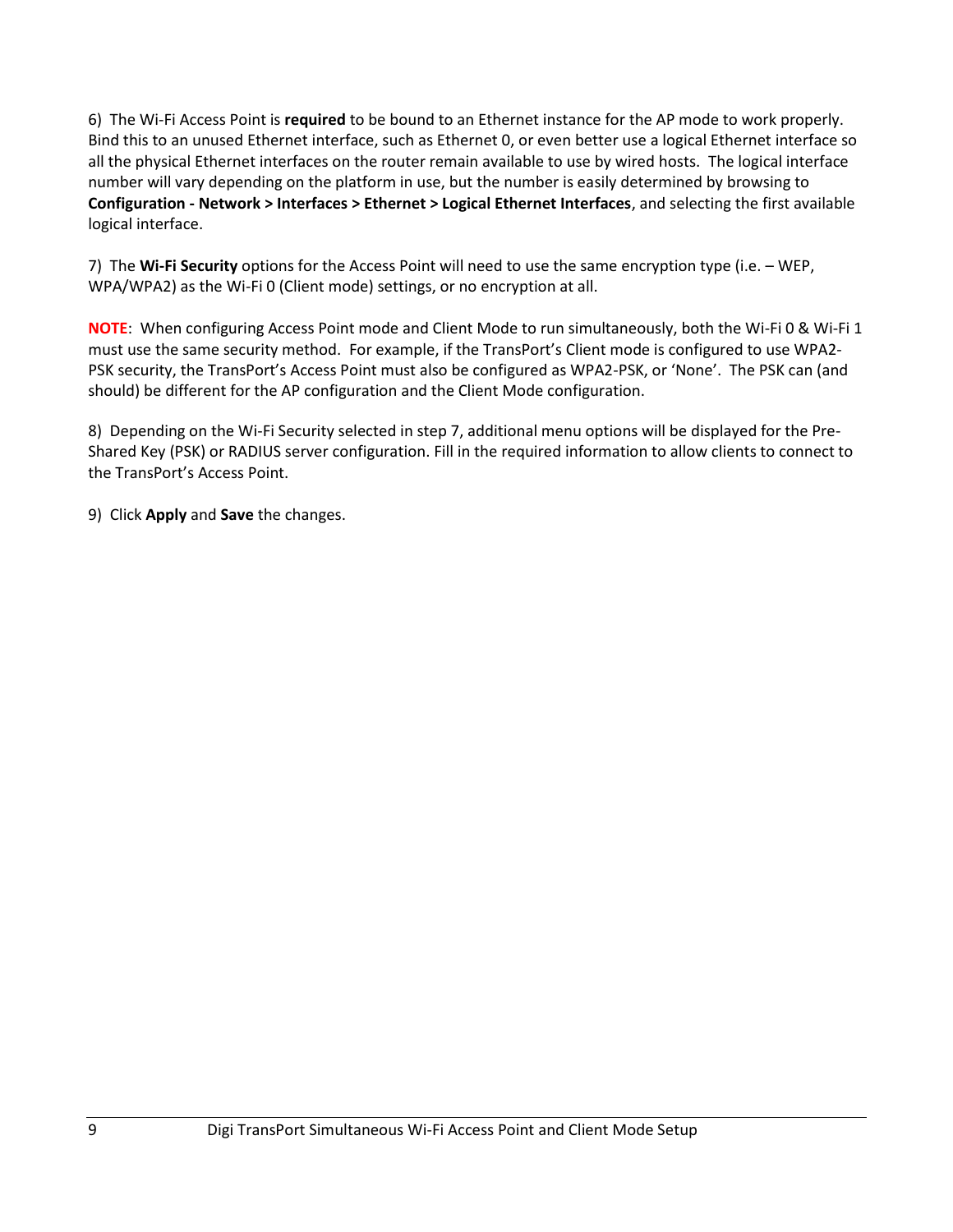# <span id="page-9-0"></span>**5 WI-FI-TO-CELLULAR FAILOVER**

The following section describes how to configure the Digi TransPort to use the Wi-Fi Client connection as the primary default route, and failover to Cellular for backup if the client connection is disconnected.

|                              | Configuration - Network > IP Routing/Forwarding > Static Routes > Default Route 1 |
|------------------------------|-----------------------------------------------------------------------------------|
| Default Route 0              |                                                                                   |
| Description:                 |                                                                                   |
| Default route via            |                                                                                   |
| Gateway:                     |                                                                                   |
|                              | Interface: Ethernet<br> 1                                                         |
| Use PPP sub-configuration: 0 |                                                                                   |
| Metric: 1                    |                                                                                   |
| ▶ Advanced                   |                                                                                   |
|                              |                                                                                   |
| Apply<br>Default Route 1     |                                                                                   |
| Description:                 |                                                                                   |
| Default route via            |                                                                                   |
| Gateway:                     |                                                                                   |
| Interface: PPP               | 1<br>×.                                                                           |
| Use PPP sub-configuration: 0 |                                                                                   |
| Metric: 3                    |                                                                                   |
| Advanced                     |                                                                                   |

1) Log into the WebUI, and navigate to **Configuration > Network > IP Routing/Forwarding > Static Routes > Default Route 0**.

2) Change the **Interface** to Ethernet 1 (or whichever Ethernet instance is configured for the Wi-Fi Client).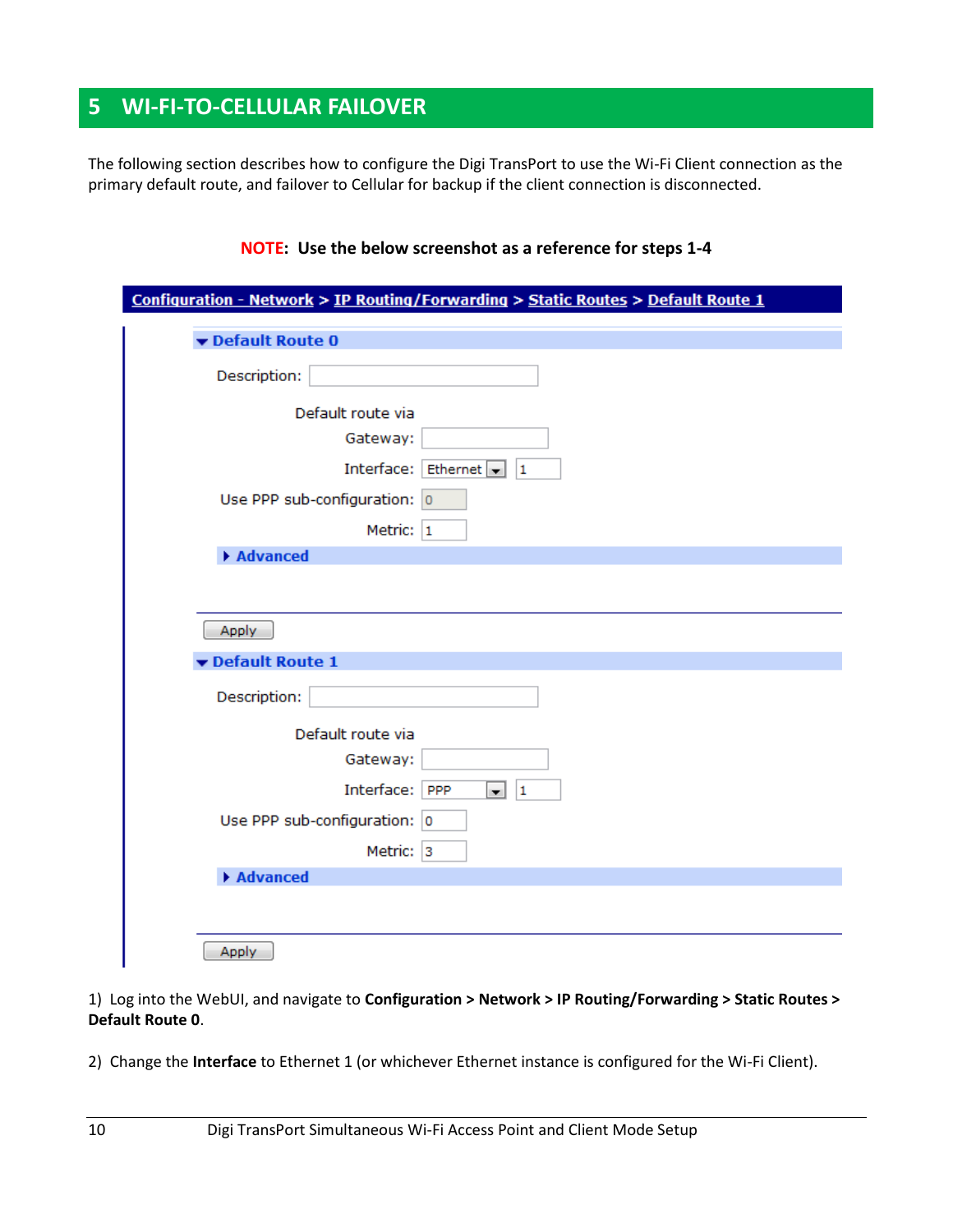#### 3) Navigate to **Configuration > IP Routing/Forwarding > Static Routes > Default Route 1**.

4) Change the **Interface** to PPP 1 (DR64 uses PPP 3 instead), and set the **Metric** to a higher number than what is used with Default Route 0, such as 3 in this example.

**NOTE**: The failover that was configured above will not actively monitor traffic over the WAN interfaces to determine if a route is no longer working. It will only failover if the TransPort's Wi-Fi Client loses a connection to the AP it's connecting to. The TransPort's firewall can perform traffic monitoring and bring interfaces Out Of Service (OOS) if traffic cannot flow through an interface. Please refer to the TransPort's manual on page 474 for more information on using the Firewall, or Application Note 41 (AN41) found on the Support website.